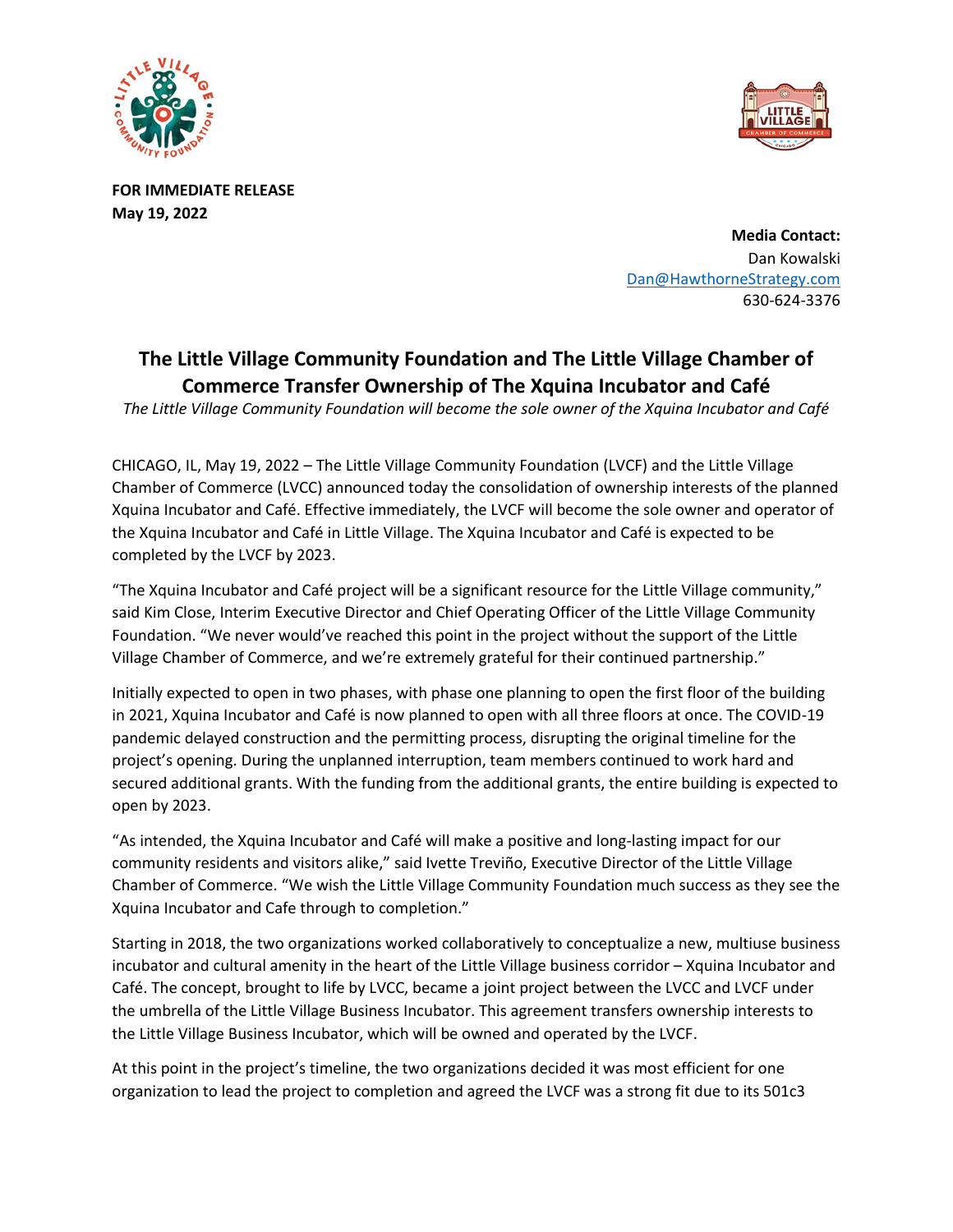



status. The 501c3 status of the LVCF enables greater funding capabilities and access to resources, thus accelerating the project's development.

For more information about the Xquina Incubator and Café and project timeline visit lvcfchicago.org and watch for an update announcement later this Spring.

###

## **About Little Village Community Foundation**

The Little Village Community Foundation was founded in August 2018 with the focus of creating an economic impact system for people of color. The foundation provides programming and resources to bilingual entrepreneurs and supports and encourages economic growth, educational opportunities, and vibrant wellness for the advancement of Little Village. Since being founded, Little Village Community Foundation has supported more than 250 local small businesses with culturally relevant educational programming and services, workforce training, access to capital, and assistance with bridging the digital divide for youth and businesses in the community.

## **About Little Village Chamber of Commerce**

Since 1989, the Little Village Chamber of Commerce has represented the interests of local businesses and the larger bilingual business community of Chicago. Its mission is to support, promote, and enhance the growth and success of local businesses and to leverage the Little Village community's assets, contributions, and unique Mexican identity to generate new business opportunities.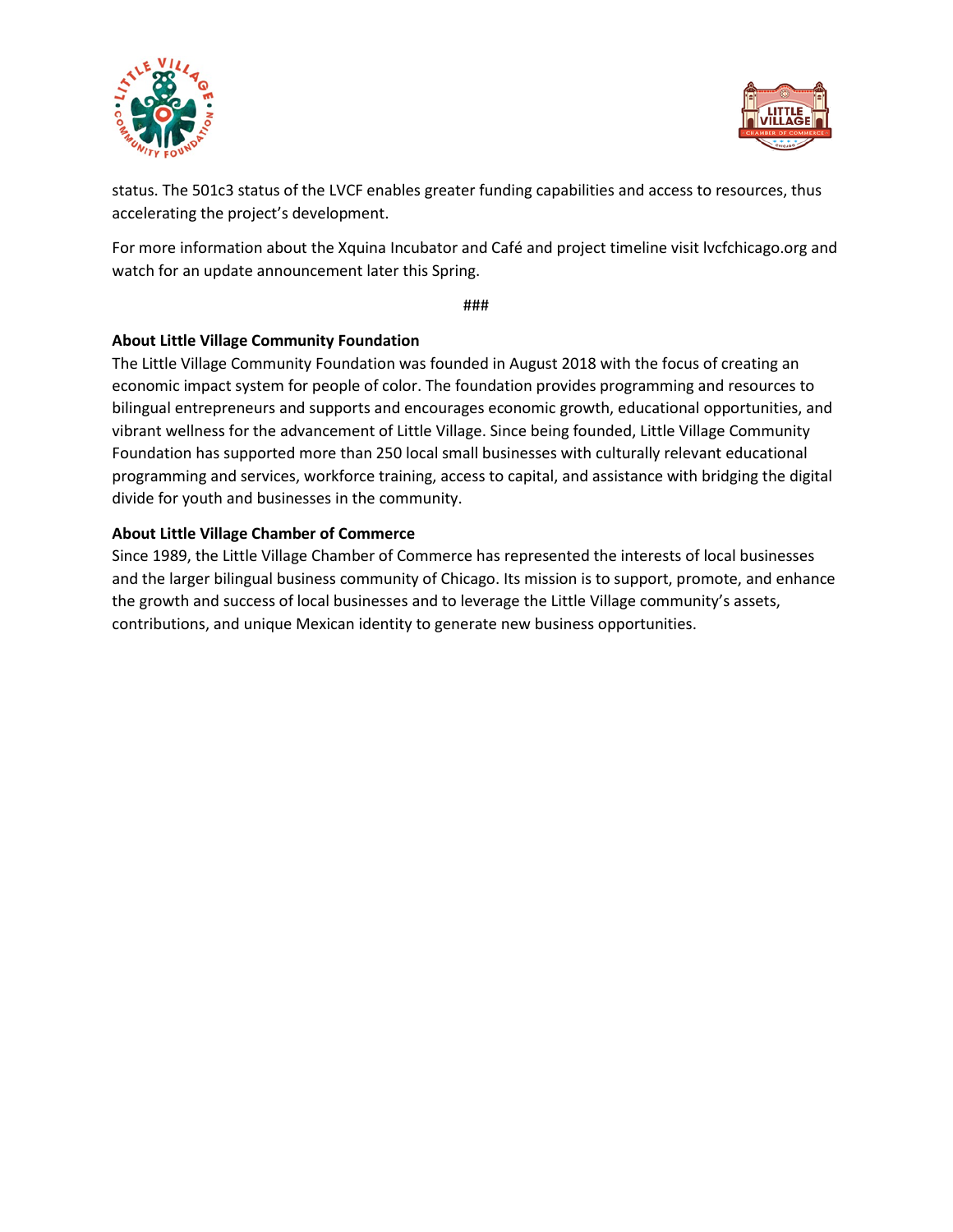



**PARA PUBLICACIÓN INMEDIATA 19 de mayo, 2022** 

> **Contacto de prensa:** Dan Kowalski [Dan@HawthorneStrategy.com](mailto:Dan@HawthorneStrategy.com) 630-624-3376

## **La Fundación Comunitaria de La Villita y La Cámara de Comercio de La Villita Transfieren La Propiedad de Xquina Incubator and Café**

*La Fundación Comunitaria de La Villita se convertirá en el único propietario de Xquina Incubator and Café*

CHICAGO, IL, 19 de mayo, 2022 – La Fundación Comunitaria de La Villita (FCLV) y la Cámara de Comercio de La Villita (CCLV) anunciaron hoy la consolidación de los intereses de propiedad del planeado Xquina Incubator and Café. Efectivo inmediatamente, FCLV se convertirá en el único propietario y operador de Xquina Incubator and Café en La Villita. Xquina Incubator and Café se espera que sea terminado por la FCLV en el 2023.

"El proyecto Xquina Incubator and Café será un recurso significativo para la comunidad de La Villita," dijo Kim Close, Directora Ejecutiva Interina y Directora de Operaciones de la Fundación Comunitaria de La Villita. "Nunca hubiéramos alcanzado este punto en el proyecto sin el apoyo de la Cámara de Comercio de La Villita y estamos extremadamente agradecidos por su colaboración continua."

Inicialmente se anticipaba abrir el edificio en dos fases, la primera fase abriría el primer piso en el 2021, Ahora, Xquina Incubator and Café pretende abrir los tres pisos a la vez. La pandemia de COVID-19 dilató la construcción y el proceso de permisos, interrumpiendo el cronograma original para la apertura del proyecto. Durante la interrupción inesperada, los miembros del equipo siguieron enfocados en el proyecto y aseguraron subsidios adicionales. Con los fondos de las becas adicionales, se planea abrir el edificio entero en el 2023.

"Como fue intecionado, Xquina Incubator and Café tendrá un impacto positivo y de largo plazo tanto para nuestros residentes como para los visitantes a la comunidad," dijo Ivette Treviño, la Directora Ejecutiva de la Cámara de Comercio de La Villita. "Les deseamos mucho éxito a la Fundación Comunitaria de La Villita con la finalización de Xquina Incubator and Café."

A partir del 2018, las dos organizaciones empezaron a colaborar para conceptualizar una incubadora comercial multiuso y amenidad cultural en el corazón del corredor comercial de La Villita - Xquina Incubator and Café. El concepto, realizado por la CCLV, se convirtió en un proyecto conjunto entre la CCLV y la FCLV bajo el marco de la Incubadora Comercial de La Villita. El acuerdo transfiere los intereses de propiedad a la Incubadora Comercial de La Villita, convirtiéndose en el propietario y operador exclusivo.